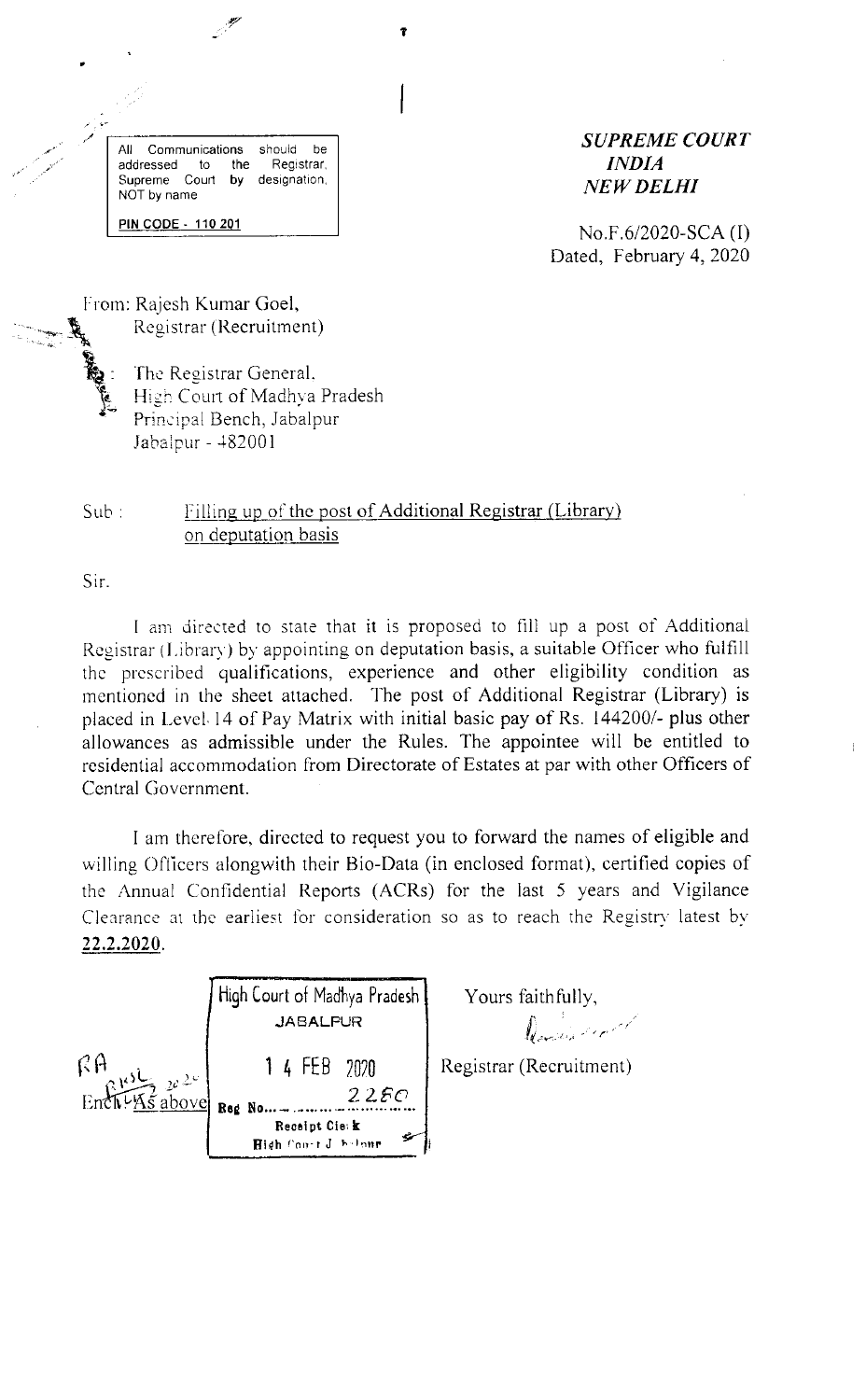FLICATION FOR TH

D

 $\mathbf{A}$ 

 $\tilde{\mathcal{P}}$ 

 $\ddot{\phantom{0}}$ 

# $\frac{1}{2}$  TX-CADRE POST OF ADDITIONAL REGISTRARIER (LIBRARY) IN SUPREME COURT OF INDIA

Affix recent passport size self-attested photograph

 $\bar{t}$ 

| . 1.           | - Name                                                                                                                                                            |
|----------------|-------------------------------------------------------------------------------------------------------------------------------------------------------------------|
| $\mathbb{L}$ . | <b>Father's/Husband's name</b>                                                                                                                                    |
| ¦3.,           | Date of birth                                                                                                                                                     |
| $ 4\rangle$    | Age as on 1.1.2020 (Year/Months)                                                                                                                                  |
| 5.             | (a) Correspondence address<br>(b) Mobile Number<br>(c) E-mail address                                                                                             |
| 7.             | Essential Qualifications<br>$\langle$ Please mention elearly against each essential qualification as required in detailed<br>advertisement one by one<br>1.<br>2. |
|                | $\mathbf{3}$ .<br>4. (i)                                                                                                                                          |
|                | 4. (ii)                                                                                                                                                           |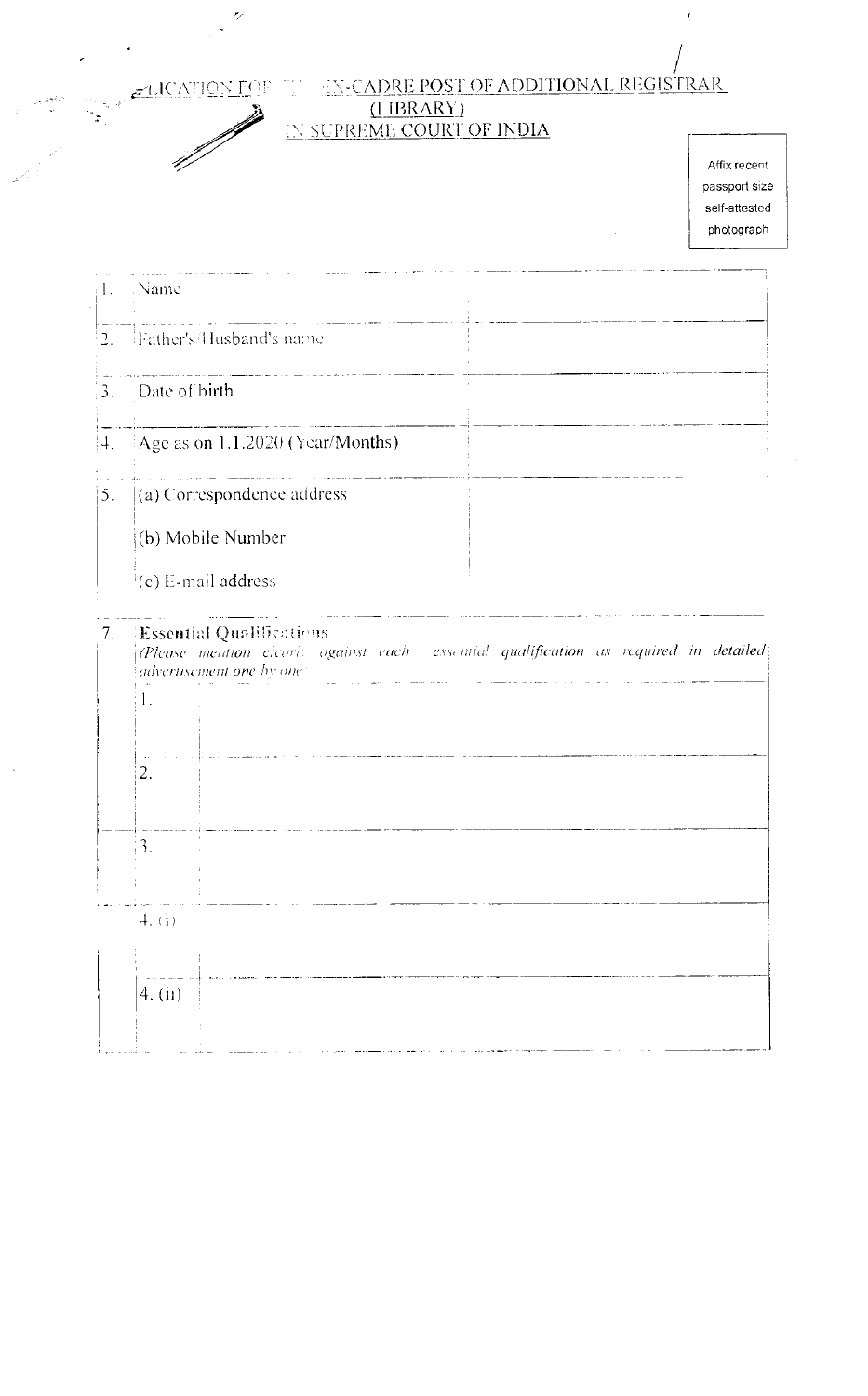|                          | Specialised Knowledge in                                                                             |  |
|--------------------------|------------------------------------------------------------------------------------------------------|--|
| $\mathbf{i}(\mathbf{i})$ | Conducting research work<br>regarding legal matters.                                                 |  |
| (ii)                     | Documentation work.                                                                                  |  |
| (iii)                    | Preparing of bibliography<br>of cases.                                                               |  |
| (iv)                     | and<br>Examination<br>dissemination of<br>legal<br>in<br>articles published<br>various law jeurnals. |  |

 $\left| \begin{array}{c} A \end{array} \right|$  Ph. D. degree in Library Science/ Information Science with  $\alpha$ consistently good acacemic record

#### Experience

 $\frac{1}{2}$  ,  $\frac{1}{2}$  ,  $\frac{1}{2}$  ,  $\frac{1}{2}$  ,  $\frac{1}{2}$  ,  $\frac{1}{2}$  ,  $\frac{1}{2}$ 

should meet exactly as per detailed advertisement)

10, Details of employment in chronological order in library of any Govt. Organisation etc. l,

 $\hat{\mathcal{L}}$  , and  $\hat{\mathcal{L}}$  , and  $\hat{\mathcal{L}}$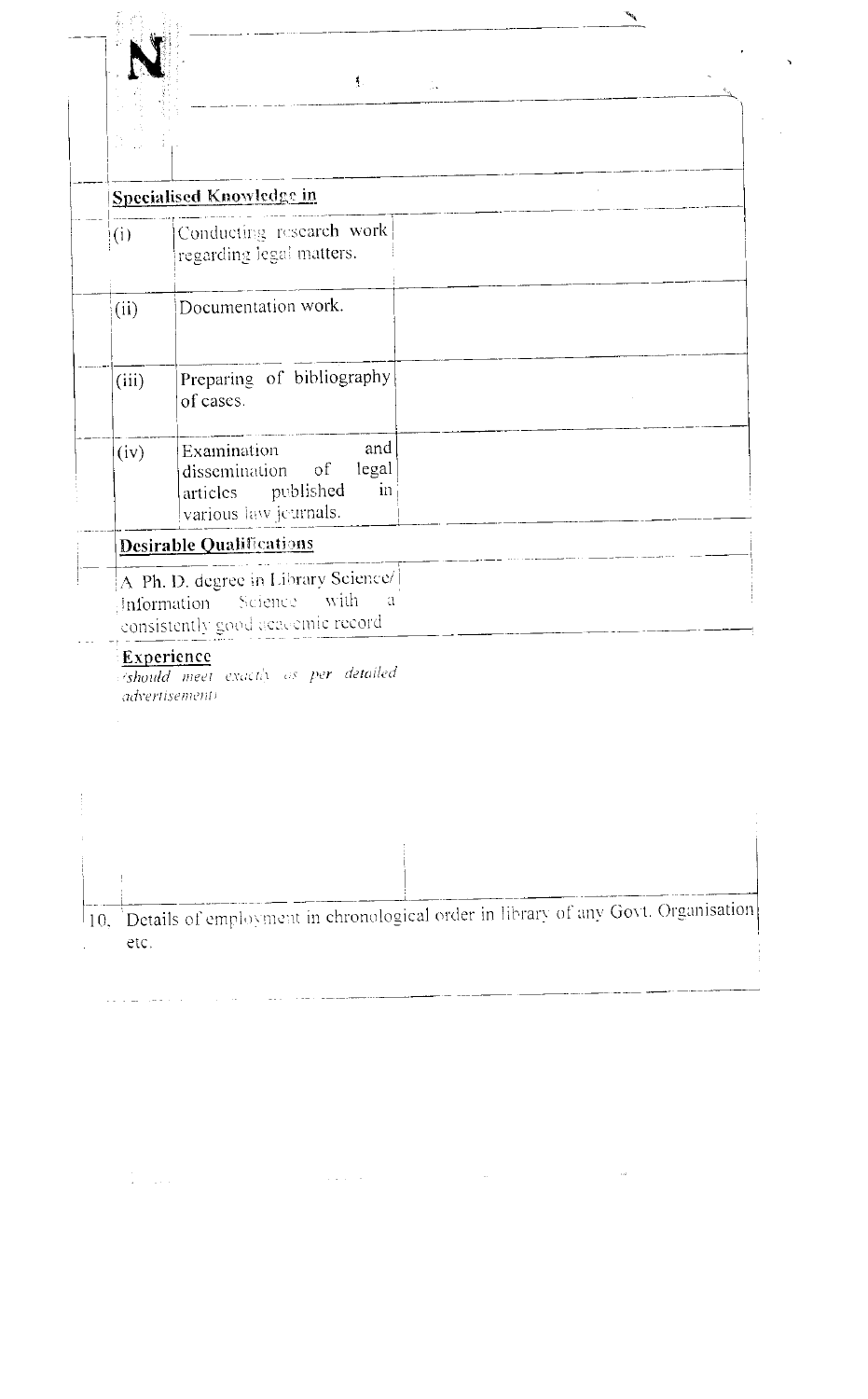4

 $\frac{1}{\sqrt{2}}$ 

 $\mathcal{L}_{\mathcal{P}}$ 

 $\ddot{\phantom{a}}$ 

### ELICATION FOR THE EN-CADRE POST OF ADDITIONAL REGISTRAR  $(IIBRARY)$

## IN SUPREME COURT OF INDIA

Affix recent passport size self-attested photograph

 $\bar{t}$ 

|                      | 1. Name                                                                                                                                       |  |  |  |  |  |
|----------------------|-----------------------------------------------------------------------------------------------------------------------------------------------|--|--|--|--|--|
|                      | $\frac{1}{2}$ . Father's/Husband's name                                                                                                       |  |  |  |  |  |
| 3.                   | Date of birth                                                                                                                                 |  |  |  |  |  |
| :4.                  | Age as on 1.1.2020 (Year/Months)                                                                                                              |  |  |  |  |  |
| 5.                   | (a) Correspondence address                                                                                                                    |  |  |  |  |  |
|                      | (b) Mobile Number                                                                                                                             |  |  |  |  |  |
|                      | $(c)$ E-mail address                                                                                                                          |  |  |  |  |  |
| $\langle 7, \rangle$ | Essential Qualifications<br>(Please mention clearly against each essential qualification as required in detailed<br>advertisement one by one) |  |  |  |  |  |
|                      | $\mathbf{l}$ .                                                                                                                                |  |  |  |  |  |
|                      | 2.                                                                                                                                            |  |  |  |  |  |
|                      | 3.                                                                                                                                            |  |  |  |  |  |
|                      | 4. (i)                                                                                                                                        |  |  |  |  |  |
|                      | 4. (ii)                                                                                                                                       |  |  |  |  |  |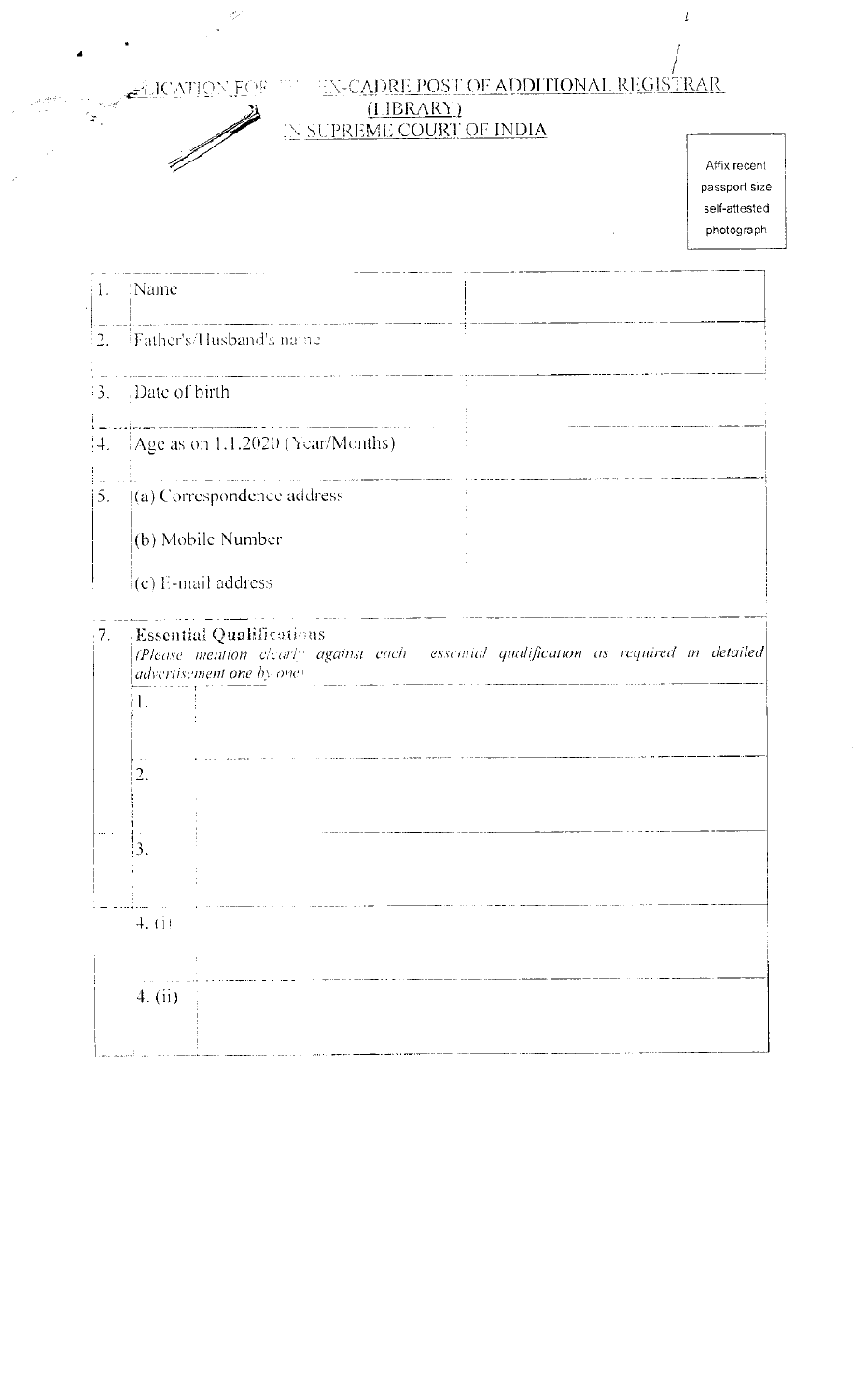|   |   | ŝ |
|---|---|---|
|   | ś |   |
| ÿ |   |   |
|   |   | Ĺ |
|   |   |   |
|   |   |   |
|   |   |   |
|   |   |   |
|   |   |   |
|   |   |   |
|   |   |   |
|   |   |   |

 $\frac{1}{2}$ 

 $\int_{\Omega_{\rm{eff}}}$  $\frac{1}{2} \sum_{i=1}^n \frac{1}{i!} \frac{1}{i!}$  **Contract of Contract of Society** 

 $\mathbf{A}$ 

 $\tilde{r}$ 

 $\sim 10$ 

 $\zeta$ 

|                                                                                                        | <b>Specialised Knowledge in</b>                                                                                       |  |
|--------------------------------------------------------------------------------------------------------|-----------------------------------------------------------------------------------------------------------------------|--|
| (i)                                                                                                    | Conducting research work<br>regarding legal matters.                                                                  |  |
| (ii)                                                                                                   | Documentation work.                                                                                                   |  |
| (iii)                                                                                                  | Preparing of bibliography<br>of cases.                                                                                |  |
| (iv)                                                                                                   | and<br>Examination<br>legal<br>dissemination of<br>$\operatorname{in}$<br>articles published<br>various law jeurnals. |  |
|                                                                                                        | Desirable Qualifications                                                                                              |  |
| A Ph. D. degree in Library Science/<br>Information Science with a<br>consistently good academic record |                                                                                                                       |  |

 $\label{eq:2.1} \frac{1}{2}\left(1-\frac{1}{2}\right)\left(\frac{1}{2}\left(1-\frac{1}{2}\right)\right)\left(\frac{1}{2}\left(1-\frac{1}{2}\right)\right)\left(\frac{1}{2}\left(1-\frac{1}{2}\right)\right)$ 

Experience<br>
Should meet exactly as per detailed

| $\left 10, \frac{1}{2}\right $ Details of employment in chronological order in library of any Govt. Organisation |
|------------------------------------------------------------------------------------------------------------------|
|                                                                                                                  |
|                                                                                                                  |
|                                                                                                                  |
| etc.                                                                                                             |
|                                                                                                                  |
|                                                                                                                  |

 $\mathcal{A}$ 

 $\label{eq:2.1} \frac{d\mathbf{u}}{d\mathbf{u}} = \frac{1}{2} \left[ \frac{d\mathbf{u}}{d\mathbf{u}} \right] \left[ \frac{d\mathbf{u}}{d\mathbf{u}} \right] \left[ \frac{d\mathbf{u}}{d\mathbf{u}} \right] \left[ \frac{d\mathbf{u}}{d\mathbf{u}} \right] \left[ \frac{d\mathbf{u}}{d\mathbf{u}} \right] \left[ \frac{d\mathbf{u}}{d\mathbf{u}} \right] \left[ \frac{d\mathbf{u}}{d\mathbf{u}} \right] \left[ \frac{d\mathbf{u}}{d\math$